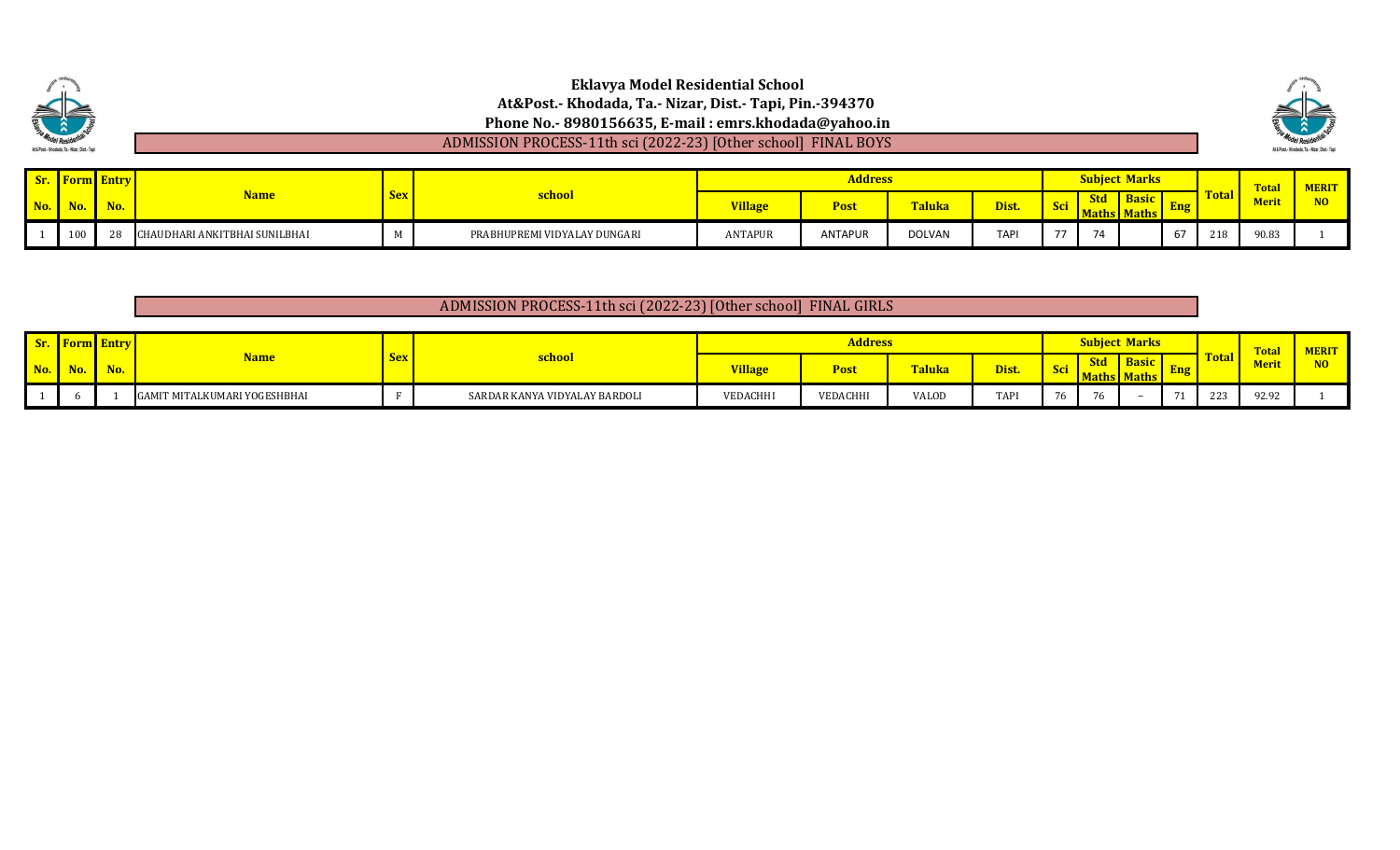



# ADMISSION PROCESS -11th sci (2022-23) [EMRS KHODADA BOYS ] FINAL MERIT

|     | <b>Sr.</b> Form Entry |     |                                     |            |                  |                 | <b>Address</b>  |                 |                |             |            | <b>Subject Marks</b>               |            |              | <b>Total</b> | <b>MERIT</b>   |
|-----|-----------------------|-----|-------------------------------------|------------|------------------|-----------------|-----------------|-----------------|----------------|-------------|------------|------------------------------------|------------|--------------|--------------|----------------|
| No. | No.                   | No. | <b>Name</b>                         | <b>Sex</b> | school           | <b>Village</b>  | <b>Post</b>     | <b>Taluka</b>   | Dist.          | <b>Sci</b>  | <b>Std</b> | <b>Basic</b><br><b>Maths Maths</b> | <b>Eng</b> | <b>Total</b> | <b>Merit</b> | N <sub>O</sub> |
|     | 74                    |     | VASAVA MEHULKUMAR VASANTBHAI        | M          | E.M.R.S. KHODADA | <b>DATTWADA</b> | <b>DATTWADA</b> | SAGBARA         | <b>NARMADA</b> |             |            |                                    | 71         | 223          | 92.92        |                |
|     | 126                   | 30  | CHAUDHARI SHREYKUMAR SAHINBHAI      | M          | E.M.R.S. KHODADA | UNCHAMALA       | UNCHAMALA       | <b>VYARA</b>    | <b>TAPI</b>    | 76          | 79         |                                    | 65         | 220          | 91.67        |                |
|     | 41                    |     | <b>GAMIT VIRALKUMAR SUNILBHAI</b>   |            | E.M.R.S. KHODADA | GHODIRUVALI     | AAMALGUNDI      | SONGADH         | <b>TAPI</b>    |             | 69         |                                    | 73         | 219          | 91.25        |                |
|     | 81                    |     | VASAVA VILANKUMAR DILIPBHAI         |            | E.M.R.S. KHODADA | SORAPADA        | SORAPADA        | SAGBARA         | <b>NARMADA</b> | 72          | 78         |                                    | 69         | 219          | 91.25        |                |
|     | 87                    |     | <b>GAMIT SAMUVELKUMAR SUNILBHAI</b> |            | E.M.R.S. KHODADA | VADPADA         | <b>VADPADA</b>  | <b>UCHCHHAL</b> | <b>TAPI</b>    | $7^{\circ}$ | 75.        |                                    | 71         | 217          | 90.42        |                |
|     | 161                   | 35  | CHAUDHARI SHIVAMKUMAR MAHESHBHAI    | M          | E.M.R.S. KHODADA | RAJVAD          | RAJVAD          | MANDAVI         | <b>SURAT</b>   | 73          | 78         | $\overline{\phantom{0}}$           | 66         | 217          | 90.42        |                |
|     | 163                   | 36  | VASAVA PRITAMKUMAR BIJENDRABHAI     | M          | E.M.R.S. KHODADA | LIMBARWADA      | LIMBARWADA      | <b>UMARPADA</b> | <b>SURAT</b>   | 75          | 73         |                                    | 69         | 217          | 90.42        |                |
|     | 91                    | 26  | VASAVA MOHITBHAI SUMANBHAI          |            | E.M.R.S. KHODADA | GAVAN           | GAVAN           | UCHCHHAL        | <b>TAPI</b>    | 70          | 74         |                                    | 72         | 216          | 90.00        |                |
|     | 131                   | -31 | VALVI SUMITKUMAR MAHENDRABHAI       | M          | E.M.R.S. KHODADA | <b>BORDA</b>    | <b>BORDA</b>    | SONGADH         | <b>TAPI</b>    | 72          | 76         |                                    | 68         | 216          | 90.00        |                |
|     | 42                    |     | <b>GAMIT SMITKUMAR SURENDRABHAI</b> |            | E.M.R.S. KHODADA | <b>DON</b>      | IAMKHADI        | SONGADH         | <b>TAPI</b>    | 66          | 78         |                                    |            | 215          | 89.58        | 10             |
|     | 147                   | 32  | CHAUDHARI MANISHKUMAR MADIYABHAI    | M          | E.M.R.S. KHODADA | VAGHNERA        | VAGHNERA        | SONGADH         | <b>TAPI</b>    | 68          | 78         |                                    | 68         | 214          | 89.17        | 11             |
|     | 79                    |     | GAMIT PRIYANSHKUMAR TALSINGBHAI     | M          | E.M.R.S. KHODADA | <b>IAMAPUR</b>  | <b>IAMAPUR</b>  | SONGADH         | <b>TAPI</b>    | 76          | 75.        | $\overline{\phantom{0}}$           | 62         |              | 88.75        | 12             |

### ADMISSION PROCESS -11th sci (2022-23) [EMRS KHODADA GIRLS] FINAL MERIT

|     |     | <b>Sr.</b> Form Entry |                                     |              |                  |                    | <b>Address</b>   |                 |              |     |            | <b>Subject Marks</b>     |            |              | <b>Total</b> | <b>MERIT</b>    |
|-----|-----|-----------------------|-------------------------------------|--------------|------------------|--------------------|------------------|-----------------|--------------|-----|------------|--------------------------|------------|--------------|--------------|-----------------|
| No. | No. | No.                   | <b>Name</b>                         | <b>Sex</b>   | school           | <b>Village</b>     | <b>Post</b>      | <b>Taluka</b>   | Dist.        | Sci | <b>Std</b> | <b>Basic</b>             | <b>Eng</b> | <b>Total</b> | <b>Merit</b> | N <sub>O</sub>  |
|     |     |                       | VASAVE SARVACHNA NARESHBHAI         |              | E.M.R.S. KHODADA | UMAJA              | <b>ITVAI</b>     | KUKARMUNDA      | <b>TAPI</b>  | 78  | 79         | $\overline{\phantom{0}}$ | 76         | 233          | 97.08        |                 |
|     | 89  | 20                    | GAMIT PRIYANSHIKUMARI NISHEELBHAI   | $\mathbf{r}$ | E.M.R.S. KHODADA | <b>CHIKHLI</b>     | <b>CHIKHLI</b>   | VYARA           | <b>TAPI</b>  | 79  |            | $\overline{\phantom{a}}$ |            | 226          | 94.17        |                 |
|     | 8   |                       | VALVI TULSIBEN MAHESHBHAI           |              | E.M.R.S. KHODADA | LEKURWADI          | LEKURWADI        | <b>NIZAR</b>    | <b>TAPI</b>  | 74  | 79         | $\overline{\phantom{0}}$ | 72         | 225          | 93.75        |                 |
|     |     | 27                    | CHAUDHARI MANSIKUMARI SANDIPBHAI    |              | E.M.R.S. KHODADA | VAGHNERA           | VAGHNERA         | SONGADH         | <b>TAPI</b>  | 76  |            | $\overline{\phantom{a}}$ |            | 224          | 93.33        |                 |
|     | 196 | 40                    | <b>GAMIT ANKITA SANJAYBHAI</b>      |              | E.M.R.S. KHODADA | GHODIRUVALI        | AAMALGUNDI       | SONGADH         | <b>TAPI</b>  | 73  | 80         | $\overline{\phantom{0}}$ |            | 224          | 93.33        |                 |
|     |     |                       | GAMIT AYUSHIKUMARI GIMLABHAI        |              | E.M.R.S. KHODADA | KATASVAN           | KATASVAN         | <b>VYARA</b>    | <b>TAPI</b>  | 73  |            | $\overline{\phantom{a}}$ | 72         | 222          | 92.50        |                 |
|     | 76  |                       | GAMIT PRIYANSHI PAULBHAI            |              | E.M.R.S. KHODADA | AGASVAN            | AGASVAN          | SONGADH         | <b>TAPI</b>  | 76  | 73         | $\overline{\phantom{a}}$ |            | 220          | 91.67        |                 |
|     | 88  | 18                    | <b>GAMIT SWEETY PRAFULBHAI</b>      |              | E.M.R.S. KHODADA | <b>CHINCHBARDI</b> | <b>MIRPUR</b>    | VYARA           | <b>TAPI</b>  | 73  | 77         | $\overline{\phantom{a}}$ | 67         | 217          | 90.42        |                 |
|     | 86  | 16                    | GAMIT PRITIKABEN GIRISHBHAI         |              | E.M.R.S. KHODADA | <b>KAKADKUVA</b>   | <b>KAKADKUVA</b> | SONGADH         | <b>TAPI</b>  | 71  | 76         | $\overline{\phantom{0}}$ | 69         | 216          | 90.00        |                 |
| 10  | 80  | 10                    | <b>GAMIT PRIYANSHIBEN ASHOKBHAI</b> |              | E.M.R.S. KHODADA | VADPADA            | <b>MIRPUR</b>    | <b>VYARA</b>    | <b>TAPI</b>  | 72  | 73         | $\overline{\phantom{0}}$ | 59         | 204          | 85.00        | 10 <sup>1</sup> |
|     | 162 | 38                    | VASAVA ALISHAKUMARI SUBHASHBHAI     | D            | E.M.R.S. KHODADA | VENJALI            | <b>VENJALI</b>   | <b>UMARPADA</b> | <b>SURAT</b> | 70  | 65         | $\overline{\phantom{0}}$ | 67         | 202          | 84.17        |                 |
|     | 94  | 23                    | CHAUDHARI TISHABEN RAKESHBHAI       |              | E.M.R.S. KHODADA | <b>KHODTALAV</b>   | KHODTALAV        | VYARA           | <b>TAPI</b>  | 69  | 69         | $\overline{\phantom{a}}$ | 62         | 200          | 83.33        | 12              |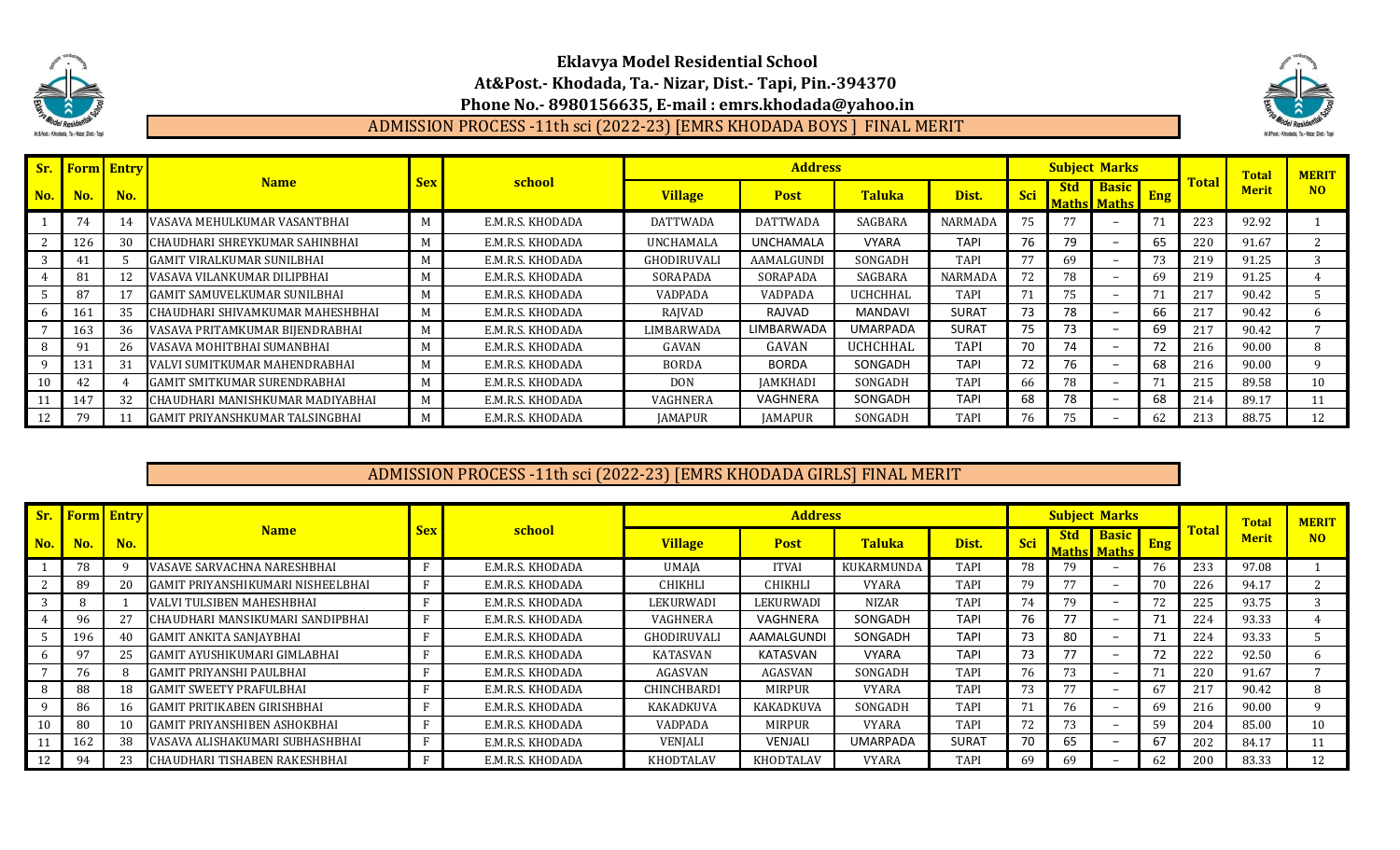

ADMISSION PROCESS -11th Com (2022-23) [ Other EMRS/EGRS/ANS/UBS ] FINAL BOYS



|                |         | <b>Sr. Form Entry</b> | <b>Name</b>                     | <b>Sex</b> | school                    |                | <b>Address</b>  |                 |                | <b>Total</b> | <b>Total</b> | <b>MERIT</b> |
|----------------|---------|-----------------------|---------------------------------|------------|---------------------------|----------------|-----------------|-----------------|----------------|--------------|--------------|--------------|
|                | No. No. | No.                   |                                 |            |                           | <b>Village</b> | <b>Post</b>     | <b>Taluka</b>   | Dist.          | <b>Marks</b> | <b>Merit</b> | <b>NO</b>    |
|                | 66      | 40                    | <b>GAYKVAD ANIS KAMLESHBHAI</b> |            | <b>EMRS PARDI</b>         | JOGAVEL        | JOGAVEL         | <b>KAPARADA</b> | VALSAD         | 499          | 83.17        |              |
| $\overline{2}$ | -69     | 41                    | BHOYE VIRALBHAI KISHORBHAI      |            | <b>EMRS PARDI</b>         | SAKKARPATAL    | SAKKARPATAL     | <b>VAGHAI</b>   | DANG           | 495          | 82.50        |              |
| $\sqrt{3}$     | 94      | 51                    | VASAVA DIVESHKUMAR GURIYABHAI   |            | <b>UBS AMBAPARDI</b>      | KAKARPADA      | KAKARPADA       | SAGBARA         | <b>NARMADA</b> | 464          | 77.33        |              |
| 41             | -60     | 35                    | VASAVA MEHULKUMAR JAYANTILAL    |            | SHRI HANSRAJ UBS DATTAVAD | GAGANIYAVAD    | <b>UBHARIYA</b> | SAGBARA         | <b>NARMADA</b> | 454          | 75.67        |              |
| l 5            | 56      | 33                    | GAMIT SAHILBHAI RAJESHBHAI      |            | UBS VAGHECHA              | KHANZAR        | KHANZAR         | SONGADH         | <b>TAPI</b>    | 448          | 74.67        |              |
|                | 27      | 16                    | VASAVA SUMITKUMAR GOVINDBHAI    |            | <b>EMRS SAGBARA</b>       | GOTPADA        | SELMBA          | SAGBARA         | <b>NARMADA</b> | 440          | 73.33        |              |
|                | 32      | 18                    | VASAVA SUMITBHAI SUKHABHAI      |            | <b>UBS BILVAN</b>         | <b>GUNDI</b>   | <b>BORDA</b>    | SONGADH         | <b>TAPI</b>    | 439          | 73.17        |              |
| 8 <sup>1</sup> | 40      | 23                    | VASAVA KUNDANBHAI ALUBHAI       |            | <b>UBS DATTAVADA</b>      | SAJANVAV       | SAJANVAV        | SAGBARA         | <b>NARMADA</b> | 436          | 72.67        |              |

## ADMISSION PROCESS -11th Com (2022-23) [ Other EMRS/EGRS/ANS/UBS ] FINAL GIRLS

|                | <b>Sr. Form Entry</b> | <b>Name</b>                          | <b>Sex</b> | school                  |                  | <b>Address</b>  |                  |                | <b>Total</b> | <b>Total</b> | <b>MERIT</b>   |
|----------------|-----------------------|--------------------------------------|------------|-------------------------|------------------|-----------------|------------------|----------------|--------------|--------------|----------------|
| <b>No.</b> No. | No.                   |                                      |            |                         | <b>Village</b>   | <b>Post</b>     | <b>Taluka</b>    | Dist.          | <b>Marks</b> | <b>Merit</b> | N <sub>O</sub> |
|                | 42                    | VASAVA NAINABEN RAJESHBHAI           |            | <b>ANS UMARPADA</b>     | SAMRPADA         | SAMARPADA       | <b>DEDIAPADA</b> | <b>NARMADA</b> | 510          | 85.00        |                |
|                |                       | VALVI PRATIKSHABEN SURESHBHAI        |            | <b>EMRS CHINCHALI</b>   | HALGAM           | HALGAM          | SAGBARA          | <b>NARMADA</b> | 504          | 84.00        |                |
| 89             | 20                    | VASAVA SHWETABEN RAMESHBHAI          |            | <b>EMRS TILAKSWADA</b>  | SIMANIPADAR      | SIMANIPADAR     | SAGBARA          | <b>NARMADA</b> | 503          | 83.83        |                |
| 28             | 17                    | VASAVA RADHIKA VILASHBHAI            |            | ANS TICHAKPURA          | ADAGAM           | ADAGAM          | <b>UCHCHHAL</b>  | <b>TAPI</b>    | 496          | 82.67        |                |
|                | 39                    | VASAVA GAYATRIBEN GAMBHIRBHAI        |            | ANS UMARPADA            | SAMARPADA        | KAKARPADA       | DEDIAPADA        | <b>NARMADA</b> | 479          | 79.83        |                |
| 80             | 48                    | VASAVA DARSHANBEN SURESHBHAI         |            | <b>GLRS BABARGHAT 1</b> | GUNDI            | <b>GUNDI</b>    | SONGADH          | <b>TAPI</b>    | 479          | 79.83        |                |
| -82            | 47                    | VASAVA GAYATRIBEN GANESHBHAI         |            | <b>GLRS BABARGHAT</b>   | <b>LIMBASOTI</b> | LIMBASOTI       | <b>UCHCHHAL</b>  | <b>TAPI</b>    | 476          | 79.33        |                |
| 18             | 8                     | VALVI BHUMIKBEN MANISHBHAI           |            | <b>GLRS BABARGHAT</b>   | NARANPUR         | <b>NARANPUR</b> | <b>UCHCHHAL</b>  | <b>TAPI</b>    | 474          | 79.00        |                |
| 95             | 52                    | <b>GAMIT PRIYANSHIBEN JAYESHBHAI</b> |            | <b>EMRS MOTA</b>        | CHIKHALADA       | CHIKHALADA      | <b>VYARA</b>     | <b>TAPI</b>    | 468          | 78.00        | $\Omega$       |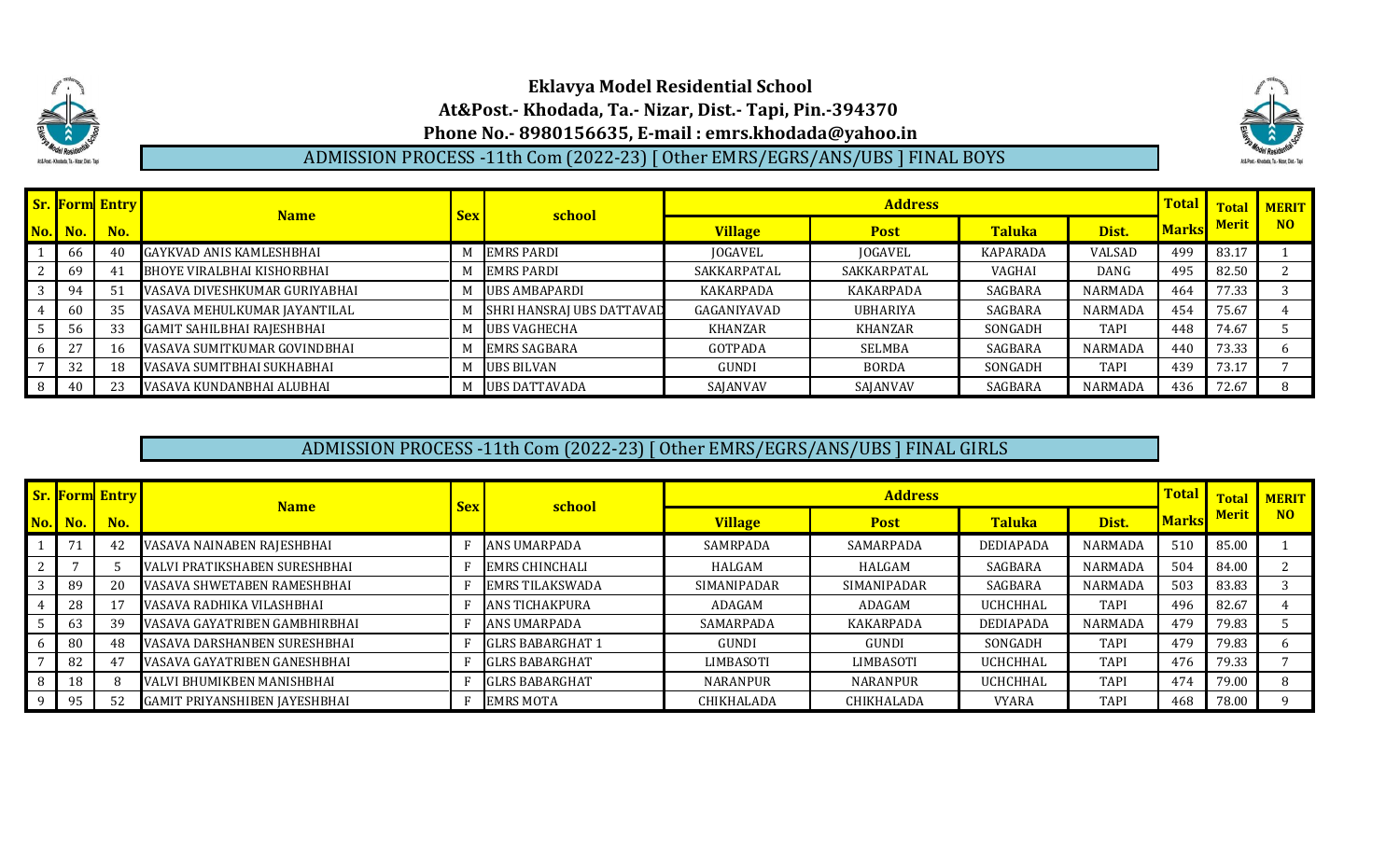

ADMISSION PROCESS -11th Com (2022-23) [ Other School ] FINAL BOYS



|                                   |                    | <b>Sr. Form Entry</b> | <u>Name</u>                   |     |                              |                 | Address         |            |             | <u>Total</u> |              | <b>MERIT</b> |
|-----------------------------------|--------------------|-----------------------|-------------------------------|-----|------------------------------|-----------------|-----------------|------------|-------------|--------------|--------------|--------------|
| No.                               |                    | No.                   |                               | sex | <u>school</u>                | <b>Village</b>  | Post            | Taluka     | Dist.       | <b>Marks</b> | <b>Merit</b> | NO           |
| $\begin{array}{cc} 1 \end{array}$ |                    |                       | NAIK VIRALKUMAR RAIUBHAI      |     | BHAVDARSAN VIDHYALYA MANDVI  | <b>PATIPADA</b> | <b>PATIPADA</b> | KUKARMUNDA | <b>TAPI</b> |              | 83.33        |              |
| $\vert$ 2                         | $\Lambda$ $\Omega$ |                       | VASAVA PRINSHBHAI DEVILALBHAI |     | <b>GOVT SEC SCHOOL GAVAN</b> | GAVAN           | GAVAN           | UCHCHHAL   | <b>TAPI</b> |              | 81.67        |              |

### ADMISSION PROCESS -11th Com (2022-23) [ Other School ] FINAL GIRLS

|                    | <b>Form Entry</b> | Name                       | <b>Sex</b> | school             |                | <b>Address</b> |               |             | <b>Total</b> | <b>Total</b> | <b>AERIT</b> |
|--------------------|-------------------|----------------------------|------------|--------------------|----------------|----------------|---------------|-------------|--------------|--------------|--------------|
| No. No.            | No.               |                            |            |                    | <b>Village</b> | <b>Post</b>    | <b>Taluka</b> | Dist.       | <b>Marks</b> | <b>Merit</b> |              |
| 76                 |                   | VASAVE NEHA RANJITBHAI     |            | MODEL SCHOOL NIZAR | DEVALPADA      | DEVALPADA      | <b>NIZAR</b>  | <b>TAPI</b> | 491          | 81.83        |              |
| $-1\Gamma$<br>- 11 |                   | GAVIT DIVYTA INDRASINGBHAI |            | MODEL SCHOOL NIZAR | SAYLA          | SAYLA          | <b>NIZAR</b>  | <b>TAPI</b> | 482          | 80.33        |              |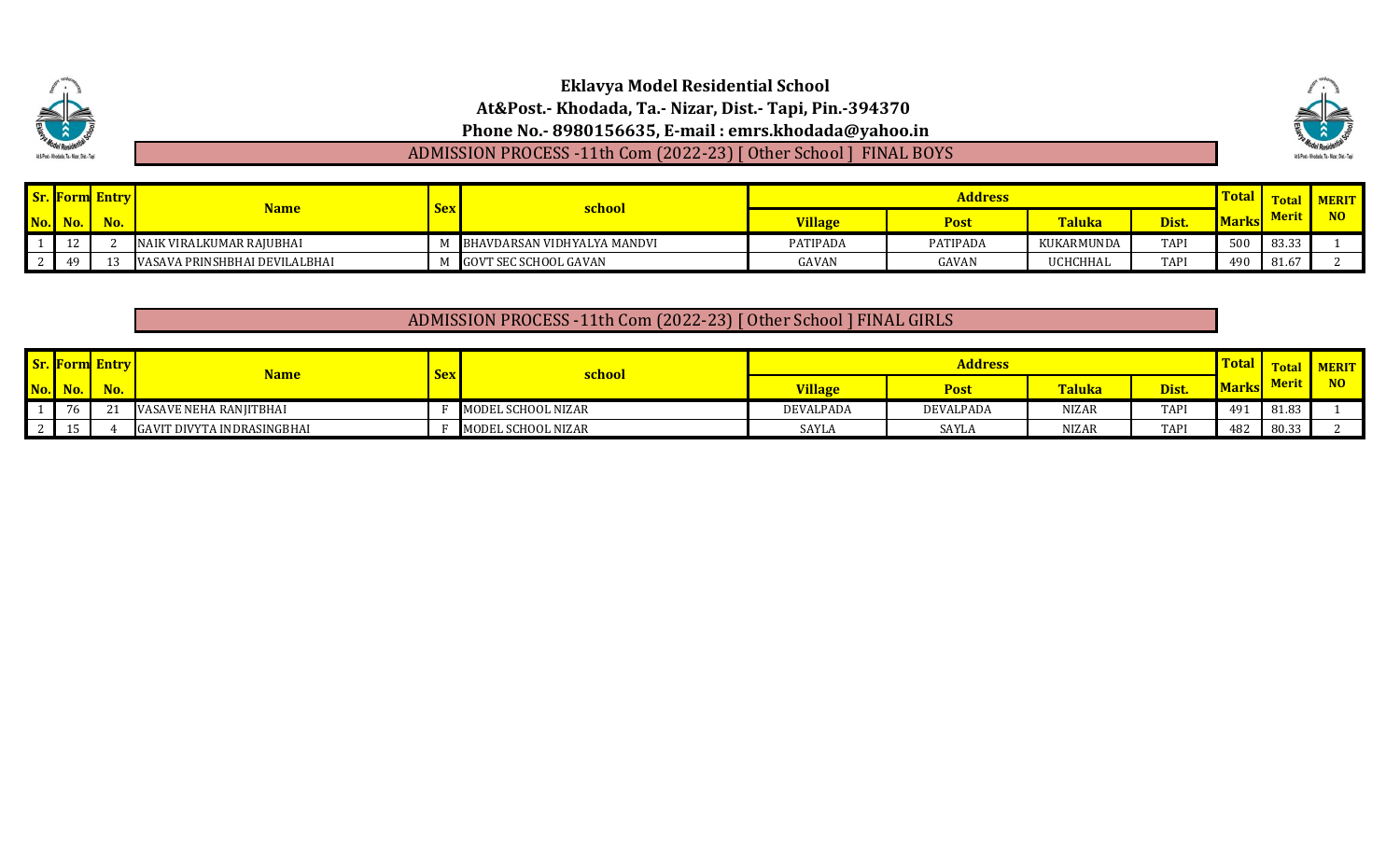

ADMISSION PROCESS -11th Arts (2022-23) [ EMRS KHODADA ] FINAL GIRLS



|                             | <b>Sr. Form Entry</b> | <b>Name</b>                      | <b>Sex</b> | school              |                | <b>Address</b>  |                |              | Tota.        | Total        | <b>MERIT</b> |
|-----------------------------|-----------------------|----------------------------------|------------|---------------------|----------------|-----------------|----------------|--------------|--------------|--------------|--------------|
| $\overline{\text{No.}}$ No. | No.                   |                                  |            |                     | <b>Village</b> | <b>Post</b>     | <b>Taluka</b>  | Dist.        | <b>Marks</b> | <b>Merit</b> | NO           |
| $\vert$ 122                 |                       | ICHAUDHARI HETVIKUMARI ASHOKBHAI |            | <b>EMRS KHODADA</b> | MOTICHER       | MOTICHER        | <b>MANDAVI</b> | <b>SURAT</b> | 495          | 82.50        |              |
| $2 \mid 129$                |                       | ICHAUDHARI DIYAKUMARI RAKESHBHAI |            | <b>EMRS KHODADA</b> | MOTICHER       | <b>MOTICHER</b> | <b>MANDAVI</b> | <b>SURAT</b> | 487          | 81.17        |              |
| 49                          |                       | PADVI RUTUMBARA SUHAGBHAI        |            | <b>EMRS KHODADA</b> | <b>SAYALA</b>  | SAYALA          | NIZAR          | <b>TAPI</b>  | 447          | 74.50        |              |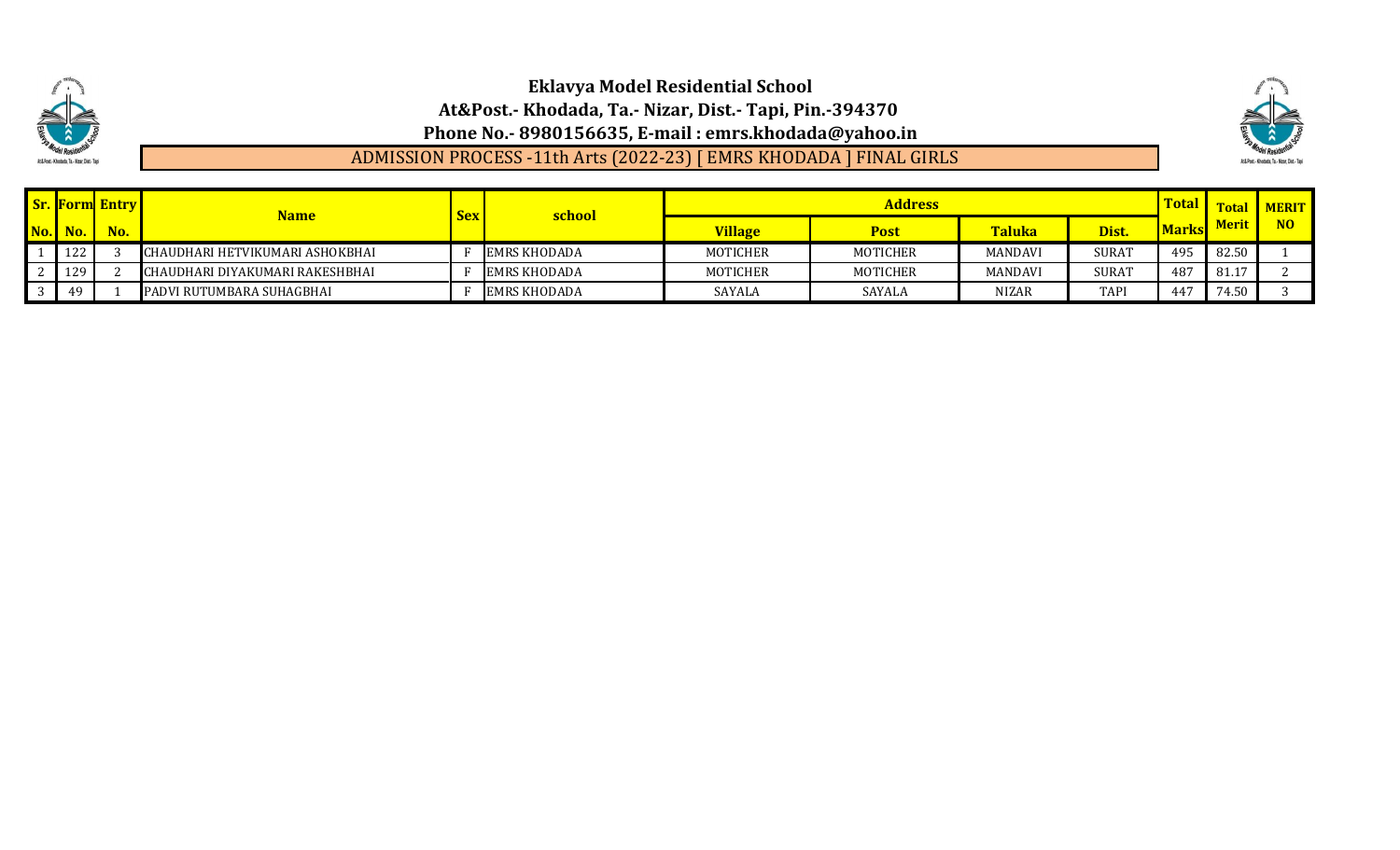



### ADMISSION PROCESS -11th Arts (2022-23) [ Other EMRS/EGRS/ANS/UBS ] FINAL BOYS

|                                       |        | <b>Sr. Form Entry</b> | <b>Name</b>                         | <b>Sex</b> | school                      |                 | <b>Address</b>   |                 |                | <b>Total</b> | <b>Total</b> | <b>MERIT</b>   |
|---------------------------------------|--------|-----------------------|-------------------------------------|------------|-----------------------------|-----------------|------------------|-----------------|----------------|--------------|--------------|----------------|
| No.                                   | No.    | No.                   |                                     |            |                             | <b>Village</b>  | <b>Post</b>      | <b>Taluka</b>   | Dist.          | <b>Marks</b> | <b>Merit</b> | N <sub>O</sub> |
|                                       | 31     | 18                    | VASAVA SUJALBHAI SURESHBHAI         | M          | ANS DEDIYAPADA              | <b>UDAMGADI</b> | <b>UDAMGADI</b>  | KUKARMUNDA      | <b>TAPI</b>    | 451          | 75.17        |                |
| 2                                     | 79     | 57                    | VASAVA SUMITKUMAR GOVINDBHAI        |            | <b>EMRS SAGABARA</b>        | GOTHPADA        | GOTHPADA         | SAGABARA        | NARMADA        | 440          | 73.33        |                |
| $\vert$ 3                             |        |                       | JADAV DIVYANK SAKARAMBHAI           |            | EKALAVYA GARAKHADI          | KALIBEL         | KALIBEL          | VAGHAI          | DANG           | 439          | 73.17        |                |
| 4 <sup>1</sup>                        | 41     | 27                    | VALVI ADITYA RAKESHBHAI             |            | <b>ANS MAHUVA</b>           | SUNDARPUR       | <b>SUNDARPUR</b> | <b>UCHCHHAL</b> | TAPI           | 434          | 72.33        | 4              |
| $5\overline{)}$                       |        |                       | RATHOD AADIT RAKESHBHAI             |            | <b>EMRS BARTAD</b>          | <b>VESMA</b>    | <b>VESMA</b>     | <b>JALALPOR</b> | NAVSARI        | 433          | 72.17        |                |
| 6                                     | 48     | 32                    | VASAVA ARUNKUMAR JITENDRABHAI       | M          | <b>EMRS SAGABARA</b>        | SORAPADA        | SAGABARA         | SAGABARA        | NARMADA        | 430          | 71.67        | 6              |
| $\overline{7}$                        | 59     | 41                    | <b>GAMIT AYUBHKUMAR ATULBHAI</b>    |            | <b>EMRS UKAI</b>            | <b>KANTI</b>    | <b>KANTI</b>     | SONGADH         | <b>TAPI</b>    | 428          | 71.33        |                |
| 8                                     | 141    | 97                    | CHAUDHARI PREYESHBHAI KAMLESHBHAI   |            | <b>SAINIK SCHOOL BILVAN</b> | KANJAN          | KANJAN           | <b>VYARA</b>    | <b>TAPI</b>    | 424          | 70.67        | 8              |
| $\begin{array}{c} \hline \end{array}$ |        | 102                   | <b>GAMIT ANIKETKUMAR PRAFULBHAI</b> | M          | ANS UKAI                    | VAIHARDA        | VAJHARDA         | SONGADH         | <b>TAPI</b>    | 424          | 70.67        | q              |
| 10 <sup>1</sup>                       | 35     | 21                    | VASAVA DHRUMILKUMAR AVINASHBHAI     |            | <b>ANS SAGABARA</b>         | <b>DATVADA</b>  | <b>TAVAL</b>     | SAGABARA        | <b>NARMADA</b> | 421          | 70.17        | 10             |
| 11                                    |        |                       | PADVI DHRUVKUMAR GOVINDBHAI         |            | <b>EMRS UKAI</b>            | <b>JAVALI</b>   | <b>JAVALI</b>    | SAGABARA        | NARMADA        | 418          | 69.67        |                |
| 12 <sup>1</sup>                       | 15     | 14                    | VASAVE ABHIJITBHAI DARBARSINGH      | M          | ANS DEDIYAPADA              | GANGATHA        | GANGATHA         | KUKARMUNDA      | TAPI           | 417          | 69.50        | 12             |
|                                       | 13 112 | 81                    | <b>GAMIT SHREYKUMAR SUNILBHAI</b>   | M          | ANS UKAI                    | KANJA           | KANJA            | SONGADH         | <b>TAPI</b>    | 416          | 69.33        | 13             |

### ADMISSION PROCESS -11th Arts (2022-23) [ Other EMRS/EGRS/ANS/UBS ] FINAL GIRLS

|                 |                                         | <b>Sr. Form Entry</b> | <b>Name</b>                        | <b>Sex</b> | school                  |                    | <b>Address</b>  |                   |                | <b>Total</b> | <b>Total</b> | <b>MERIT</b> |
|-----------------|-----------------------------------------|-----------------------|------------------------------------|------------|-------------------------|--------------------|-----------------|-------------------|----------------|--------------|--------------|--------------|
|                 | $\bf{No.} \parallel \bf{No.} \parallel$ | No.                   |                                    |            |                         | <b>Village</b>     | <b>Post</b>     | <b>Taluka</b>     | Dist.          | <b>Marks</b> | <b>Merit</b> | NO           |
|                 | 126                                     |                       | VASAVA NITIXABEN ARVINDBHAI        |            | <b>EMRS TILAKWADA</b>   | <b>KHOKHRAUMAR</b> | KHOKHRAUMAR     | <b>DEDIYAPADA</b> | NARMADA        | 508          | 84.67        |              |
|                 | 99                                      |                       | VASAVA GAYATRIBEN GAMBHIRBHAI      |            | ANS UMARPADA            | SAMARPADA          | DEDIYAPADA      | <b>DEDIYAPADA</b> | <b>NARMADA</b> | 479          | 79.83        |              |
|                 | 133                                     | 89.                   | VASAVA DARSHNABEN SURESHBHAI       |            | <b>GLRS BABARGHAT</b>   | GUNDI              | GUNDI           | SONGADH           | <b>TAPI</b>    | 479          | 79.83        |              |
|                 | 120                                     |                       | VASAVA GAYATRIBEN GANESHBHAI       |            | <b>GLRS BABARGHAT 1</b> | <b>LIMBASOTI</b>   | LIMBASOTI       | UCHCHHAL          | <b>TAPI</b>    | 476          | 79.33        |              |
|                 | 23                                      | 16                    | VALVI BHUMIKABEN MANISHBHAI        |            | <b>EGRS BABARGHAT</b>   | NARANPUR           | <b>NARANPUR</b> | UCHCHHAL          | <b>TAPI</b>    | 474          | 79.00        |              |
|                 | 119                                     | 90.                   | VASAVA BHUMIKAKUMARI BHIKHABHAI    |            | <b>EMRS UKAI</b>        | <b>BORDA</b>       | <b>BORDA</b>    | <b>NIZAR</b>      | <b>TAPI</b>    | 473          | 78.83        | b            |
|                 |                                         | 43                    | GAMIT ASMITAKUMARI ARJUNBHAI       |            | <b>EMRS INDU</b>        | <b>BALPUR</b>      | BALPUR          | <b>VYARA</b>      | <b>TAPI</b>    | 468          | 78.00        |              |
|                 | -61                                     |                       | VALVI ARISHABEN RAVINDRABHAI       |            | <b>GLRS BABARGHAT</b>   | <b>HATHNUR</b>     | <b>HATHNUR</b>  | <b>NKIZAR</b>     | <b>TAPI</b>    | 462          | 77.00        | 8            |
|                 | 32                                      | 20                    | <b>GAMIT EVENIANABEN KIRANBHAI</b> |            | <b>EMRS UKAI</b>        | KIKAKUI            | KIKAKUI         | SONGADH           | <b>TAPI</b>    | 461          | 76.83        |              |
| 10 <sup>1</sup> | 43                                      | 29                    | VASAVA SUHASANIBEN AMARSINGBHAI    |            | <b>EMRS SAGABARA</b>    | NARVADI            | NARVADI         | SAGABARA          | NARMADA        | 456          | 76.00        | 10           |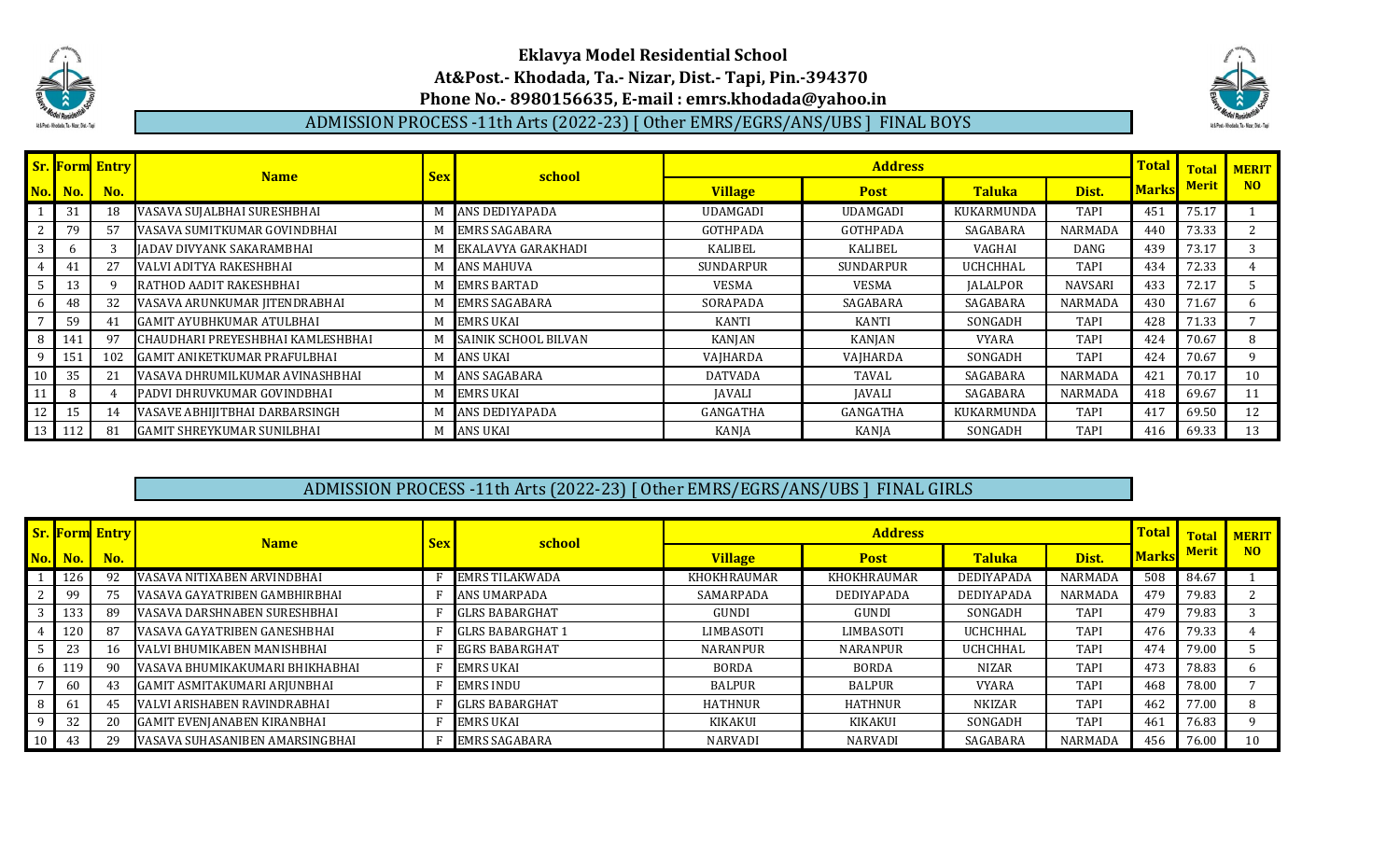|                                              | <b>Eklavya Model Residential School</b>                            |                                            |
|----------------------------------------------|--------------------------------------------------------------------|--------------------------------------------|
|                                              | At&Post.- Khodada, Ta.- Nizar, Dist.- Tapi, Pin.-394370            |                                            |
| <b>THE MODEL Residence</b>                   | Phone No. - 8980156635, E-mail: emrs.khodada@yahoo.in              |                                            |
| At & Post - Khodada, Ta.- Nizar, Dist.- Tapi | ADMISSION PROCESS -11th Arts (2022-23) [ Other School ] FINAL BOYS | At & Post - Khodada, Ta - Nizar, Dist - Ta |

| $\mathbf{C}_{\mathbf{r}}$ $\mathbf{E}_{\ell}$ |         | Entry | <b>Name</b>                  |     | <u>school</u>                   |                |             | Fota                        | <b>TERL</b> |                            |                   |  |
|-----------------------------------------------|---------|-------|------------------------------|-----|---------------------------------|----------------|-------------|-----------------------------|-------------|----------------------------|-------------------|--|
|                                               | No. No. | No.   |                              | $5$ |                                 | <b>Village</b> | <b>Post</b> | <b>CONTRACTOR</b><br>'aluka | Dist.       | <b>Meri</b><br><b>Mark</b> |                   |  |
|                                               | 78      |       | GAMIT KARTIKKUMAR NARESHBHAI |     | PRABHU PREMI VIDHYALAYA DUNGARI | DOSAVADA       | DOSAVADA    | SONGADH                     | <b>TAP</b>  | 450                        | 75.00             |  |
|                                               | نزبد    |       | CHAUDHARI RAJKUMAR NITINBHAI |     | ASARAMJI GURUKUL SURAT          | VANSKUI        | VANSKUI     | VYARA                       | <b>TAP</b>  | 434                        | 72.33<br>ر ر. ے ، |  |

# ADMISSION PROCESS -11th Arts (2022-23) [ Other School ] FINAL GIRLS

|                | <b>Sr. Form Entry</b> | <u>Name</u>                    | $\textbf{Sex}$ | <u>school</u>                 |                | <b>Total</b> | Fotal         | <b>I MERIT</b> |              |              |                |
|----------------|-----------------------|--------------------------------|----------------|-------------------------------|----------------|--------------|---------------|----------------|--------------|--------------|----------------|
| $\bf{No.}$ No. | No.                   |                                |                |                               | <b>Village</b> | Post         | <b>Taluka</b> | Dist.          | <b>Marks</b> | <b>Merit</b> | N <sub>O</sub> |
| 136            |                       | NAIK PRIYANKABEN ARVINDBHAI    |                | MODEL SCHOOL NIZAR            | GUIJARPUR      | GUJJARPUR    | <b>NIZAR</b>  | TAP.           | 465          | 77.50        |                |
|                | -16                   | VASAVA RINKALKUMARI SUNDARBHAI |                | SARKARI MADHYAMIK SALA DEGAMA | GANGAPUR       | GANGAPUR     | MANDVI        | SURAT          | A.6P         | 76.67        |                |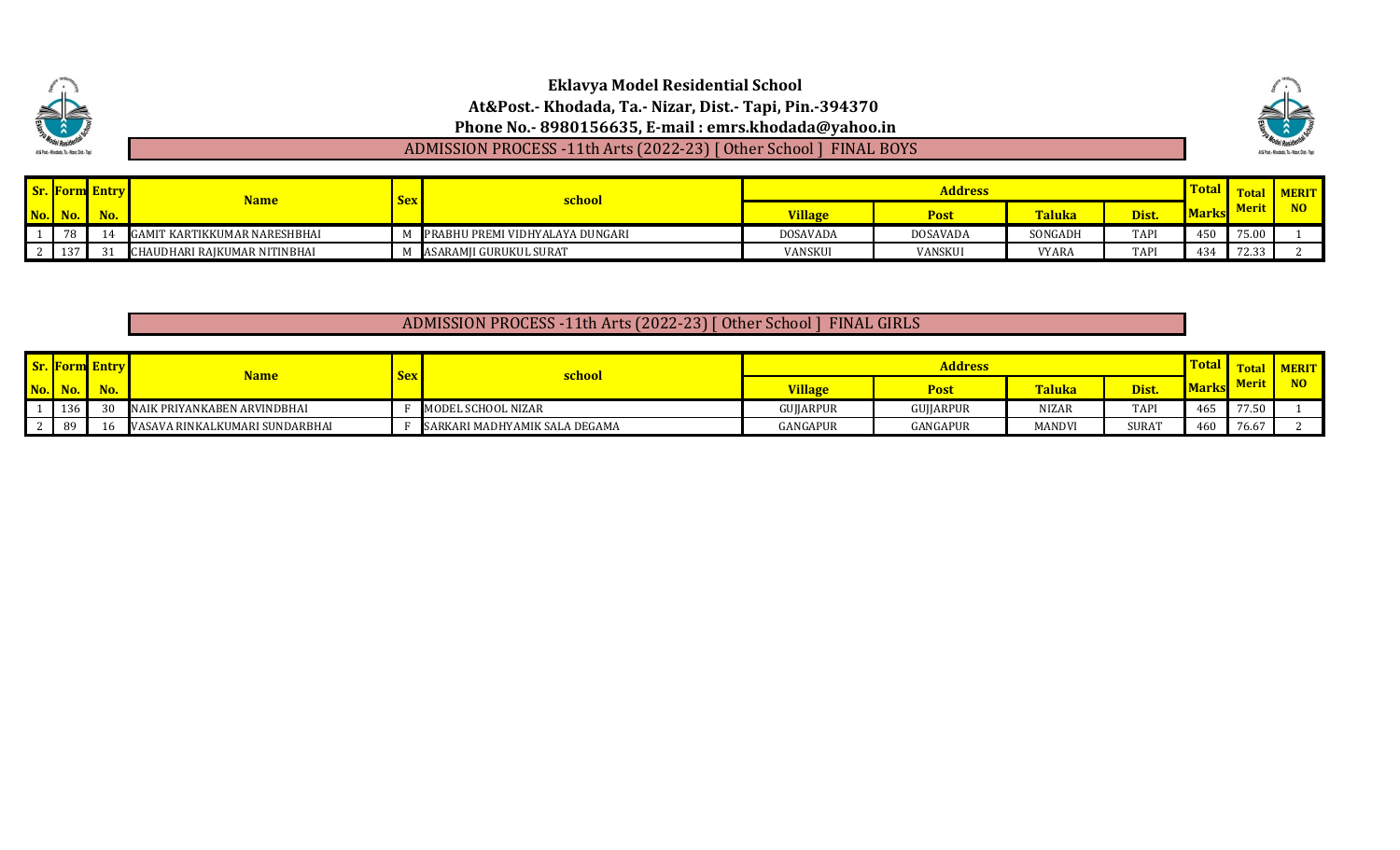### **Eklavya Model Residential School At&Post.- Khodada, Ta.- Nizar, Dist.- Tapi, Pin.-394370 Phone No.- 8980156635, E-mail : emrs.khodada@yahoo.in** ADMISSION PROCESS -11th sci (2022-23) [Other EMRS/EGRS/ANS/UBS ] FINAL BOYS



|            | <b>Form</b> Entry |     | <b>Name</b>                    | <b>School</b><br><b>Sex</b> |                | <b>Address</b> |               |                 |             |            | <b>Subject Marks</b>      |     |              |              | <b>Total</b> | <b>MERIT</b> |
|------------|-------------------|-----|--------------------------------|-----------------------------|----------------|----------------|---------------|-----------------|-------------|------------|---------------------------|-----|--------------|--------------|--------------|--------------|
| <b>No.</b> | No.               | No. |                                |                             | <b>Village</b> | Post           | <b>Taluka</b> | Dist.           |             | <b>Std</b> | <b>Basic</b><br>s   Maths | Eng | <b>Total</b> | <b>Merit</b> |              |              |
|            | 191               | 85  | GAMIT PRIYANSHKUMAR LAJRASBHAI |                             | EMRS MALEGAON  | RENGANKACHH    | RENGANKACHH   | <b>DOLVAN</b>   | <b>TAPI</b> |            | 71                        |     | 69           | 218          | 90.83        |              |
|            | 140               | 64  | GAVIT MAYANKBHAI VAMANBHAI     |                             | EMRS SUBIR     | <b>KHABDA</b>  | KHABDA        | <b>UCHCHHAL</b> | <b>TAPI</b> | 70.        | $\sim$ $\sim$             |     | 65           | 216          | 90.00        |              |

### ADMISSION PROCESS -11th sci (2022-23) [Other EMRS/EGRS/ANS/UBS ] FINAL GIRLS

|     | <b>Sr.</b> Form Entry |              | <b>Name</b>                     |            | <b>School</b>    | <b>Address</b> |         |               |         |    | <b>Subject Marks</b> |                        |    |              | Tota        | <b>AERIT</b> |
|-----|-----------------------|--------------|---------------------------------|------------|------------------|----------------|---------|---------------|---------|----|----------------------|------------------------|----|--------------|-------------|--------------|
| No. |                       | $N_{\alpha}$ |                                 | <b>Sex</b> |                  | <b>Village</b> | Post    | <b>Taluka</b> | Dist.   |    | <b>Std</b>           | <b>Basic</b><br>. I MZ |    | <b>Total</b> | <b>Meri</b> | NO.          |
|     | $44^{\circ}$          | 105          | VASAVA ANJALIBEN AMARSING       |            | <b>EMRS GORA</b> | RALDA          | RALDA   | DEDIYAPADA    | NARMADA | 76 |                      | 70.                    | 70 | 224          | 93.33       |              |
|     | 114                   |              | VASAVA PRANJALKUMARI MANISHBHAI |            | EMRS INDU        | <b>IHARPAN</b> | JHARPAN | UMARPADA      | SURAT   |    |                      |                        | b/ | $22^{\circ}$ | 92.08       |              |